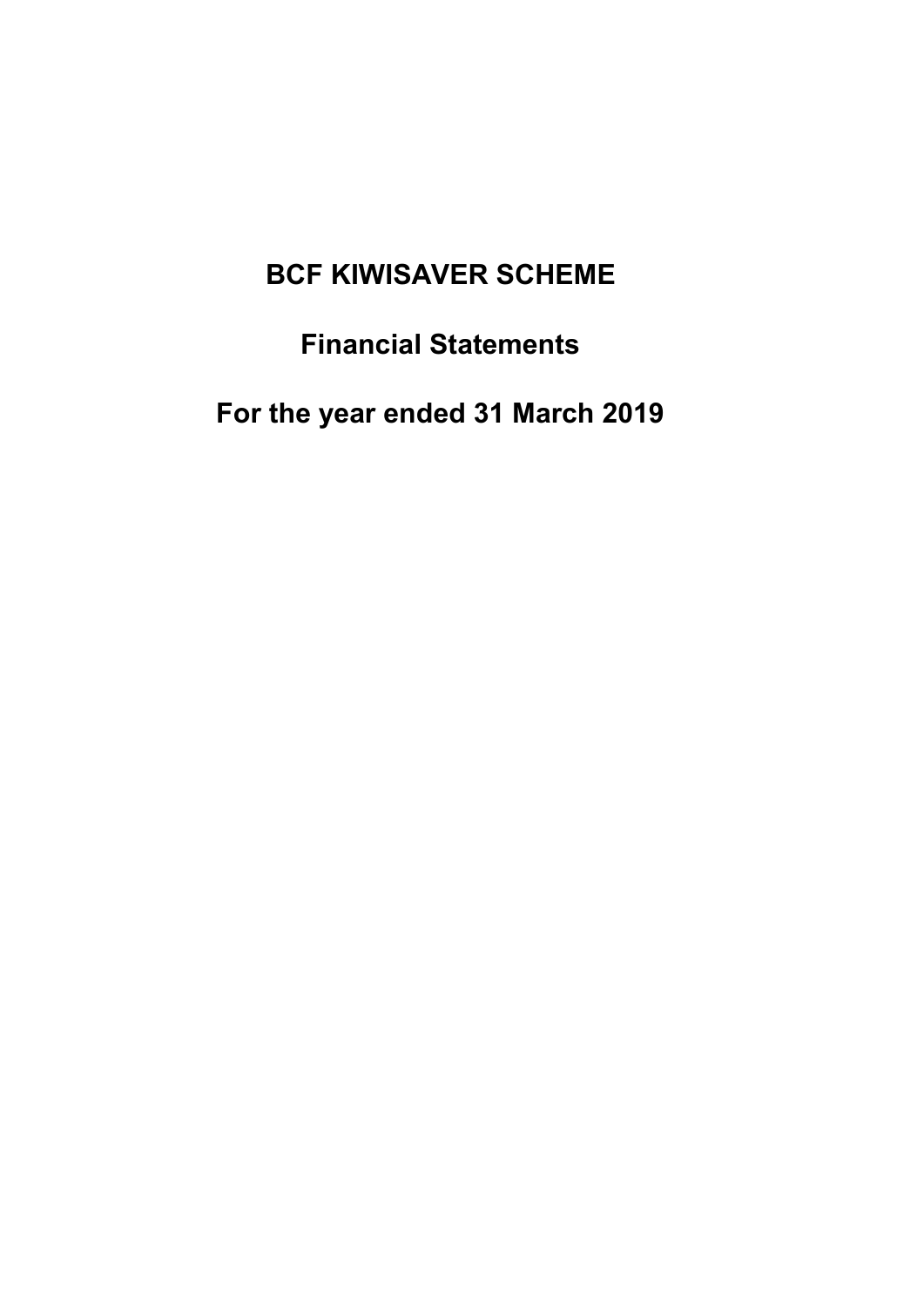# Financial Statements

# For the year ended 31 March 2019

INDEX

| Independent Auditor's Report       | Page 1        |
|------------------------------------|---------------|
| <b>Statement of Net Assets</b>     | Page 3        |
| Statement of Changes in Net Assets | Page 4        |
| <b>Statement of Cash Flows</b>     | Page 5        |
| Notes to the Financial Statements  | Pages 6 to 12 |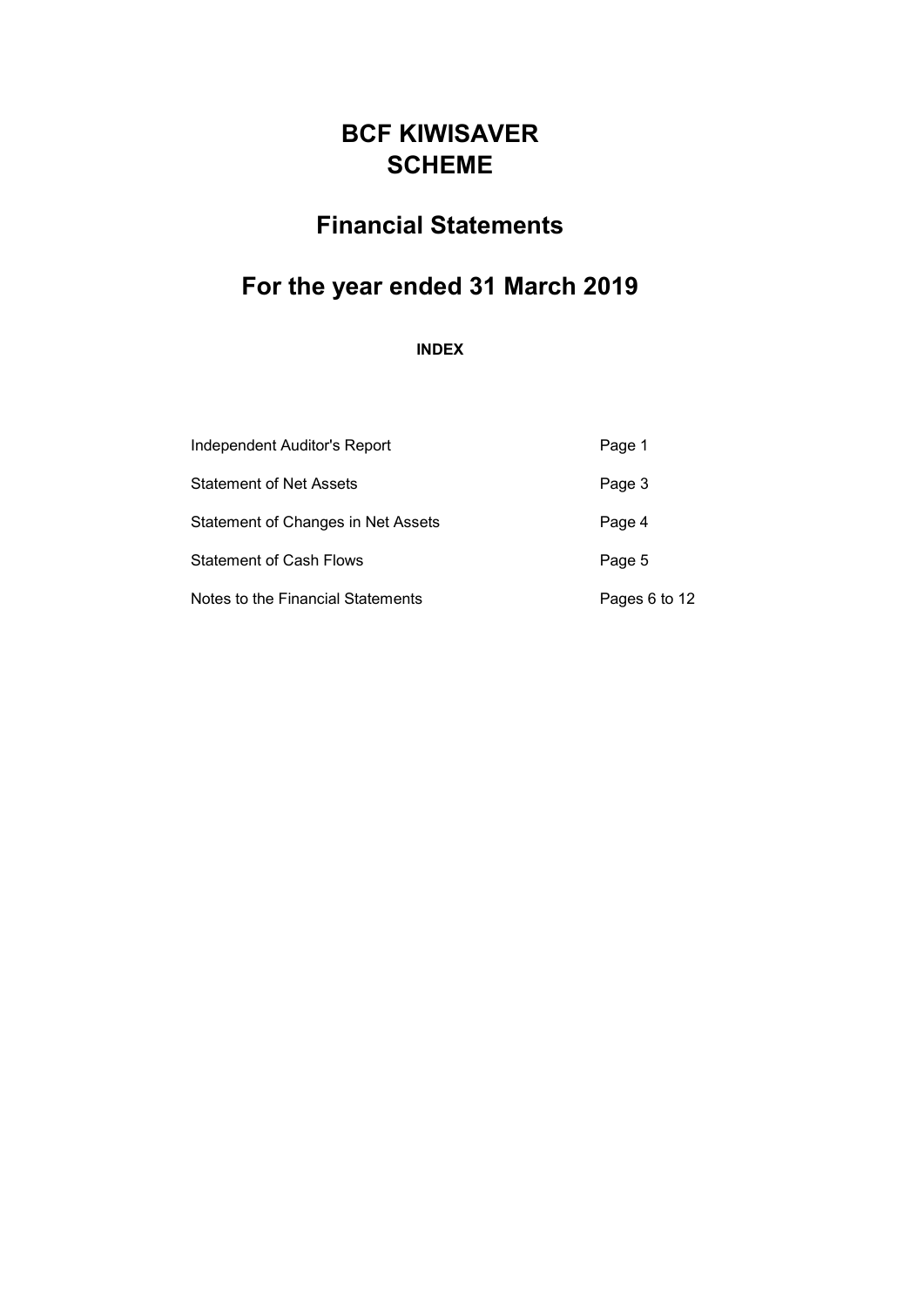# **Deloitte.**

# Independent Auditor's Report

## **To the Members of BCF Kiwisaver Scheme**

| <b>Opinion</b>                                                                 | We have audited the financial statements of BCF KiwiSaver Scheme (the 'Scheme'), which<br>comprise the statement of net assets, as at 31 March 2019, and the statement of changes<br>in net assets and statement of cash flows for the year then ended, and notes to the<br>financial statements, including a summary of significant accounting policies.                                                                                               |
|--------------------------------------------------------------------------------|---------------------------------------------------------------------------------------------------------------------------------------------------------------------------------------------------------------------------------------------------------------------------------------------------------------------------------------------------------------------------------------------------------------------------------------------------------|
|                                                                                | In our opinion, the accompanying financial statements, on pages 3 to 12, present fairly, in<br>all material respects, the financial position of the Scheme as at 31 March 2019, and its<br>financial performance and cash flows for the year then ended in accordance with New<br>Zealand Equivalents to International Financial Reporting Standards ('NZ IFRS') and<br>International Financial Reporting Standards ('IFRS').                           |
| <b>Basis for opinion</b>                                                       | We conducted our audit in accordance with International Standards on Auditing ('ISAs')<br>and International Standards on Auditing (New Zealand) ('ISAs (NZ)'). Our responsibilities<br>under those standards are further described in the Auditor's Responsibilities for the Audit<br>of the Financial Statements section of our report.                                                                                                                |
|                                                                                | We believe that the audit evidence we have obtained is sufficient and appropriate to<br>provide a basis for our opinion.                                                                                                                                                                                                                                                                                                                                |
|                                                                                | We are independent of the Scheme in accordance with Professional and Ethical Standard 1<br>(Revised) Code of Ethics for Assurance Practitioners issued by the New Zealand Auditing<br>and Assurance Standards Board and the International Ethics Standards Board for<br>Accountants' Code of Ethics for Professional Accountants, and we have fulfilled our other<br>ethical responsibilities in accordance with these requirements.                    |
|                                                                                | Other than in our capacity as auditor, we have no relationship with or interests in the<br>Scheme.                                                                                                                                                                                                                                                                                                                                                      |
| <b>Key audit matters</b>                                                       | Key audit matters are those matters that, in our professional judgement, were of most<br>significance in our audit of the financial statements of the current period. These matters<br>were addressed in the context of our audit of the financial statements as a whole, and in<br>forming our opinion thereon, and we do not provide a separate opinion on these matters.                                                                             |
|                                                                                | We have determined that there are no key audit matters to communicate in our report.                                                                                                                                                                                                                                                                                                                                                                    |
| <b>Other information</b>                                                       | The Trustee is responsible on behalf of the Scheme for the other information. The other<br>information comprises the information in the Annual Report that accompanies the financial<br>statements and the audit report.                                                                                                                                                                                                                                |
|                                                                                | Our opinion on the financial statements does not cover the other information and we do<br>not express any form of assurance conclusion thereon.                                                                                                                                                                                                                                                                                                         |
|                                                                                | Our responsibility is to read the other information and consider whether it is materially<br>inconsistent with the financial statements or our knowledge obtained in the audit or<br>otherwise appears to be materially misstated. If so, we are required to report that fact. We<br>have nothing to report in this regard.                                                                                                                             |
| Directors of the Trustee's<br>responsibilities for the<br>financial statements | The Directors of the Trustee is responsible on behalf of the Scheme for the preparation<br>and fair presentation of the financial statements in accordance with NZ IFRS and IFRS, and<br>for such internal control as the Trustee determines is necessary to enable the preparation<br>of financial statements that are free from material misstatement, whether due to fraud or<br>error.                                                              |
|                                                                                | In preparing the financial statements, the Directors of the Trustee is responsible on behalf<br>of the Scheme for assessing the Scheme's ability to continue as a going concern,<br>disclosing, as applicable, matters related to going concern and using the going concern<br>basis of accounting unless the Directors of the Trustee either intends to liquidate the<br>Scheme or to cease operations, or have no realistic alternative but to do so. |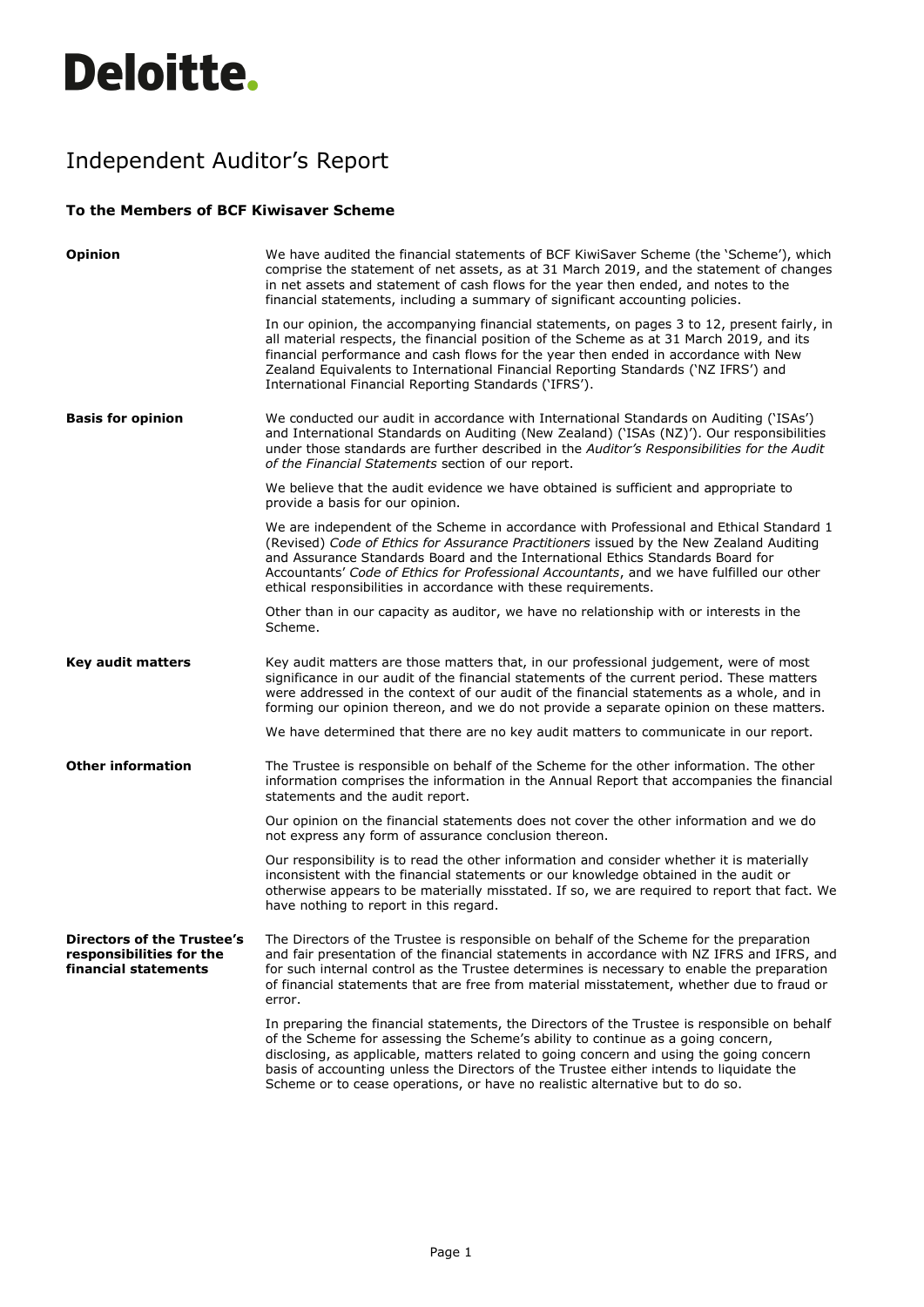

**Auditor's responsibilities for the audit of the financial statements** 

Our objectives are to obtain reasonable assurance about whether the financial statements as a whole are free from material misstatement, whether due to fraud or error, and to issue an auditor's report that includes our opinion. Reasonable assurance is a high level of assurance, but is not a guarantee that an audit conducted in accordance with ISAs and ISAs (NZ) will always detect a material misstatement when it exists. Misstatements can arise from fraud or error and are considered material if, individually or in the aggregate, they could reasonably be expected to influence the economic decisions of users taken on the basis of these financial statements.

A further description of our responsibilities for the audit of the financial statements is located on the External Reporting Board's website at:

[https://www.xrb.govt.nz/standards-for-assurance-practitioners/auditors](https://www.xrb.govt.nz/standards-for-assurance-practitioners/auditors-responsibilities/audit-report-6)[responsibilities/audit-report-6](https://www.xrb.govt.nz/standards-for-assurance-practitioners/auditors-responsibilities/audit-report-6)

This description forms part of our auditor's report.

**Restriction on use** This report is made solely to the Scheme's members, as a body. Our audit has been undertaken so that we might state to the Scheme's members those matters we are required to state to them in an auditor's report and for no other purpose. To the fullest extent permitted by law, we do not accept or assume responsibility to anyone other than the Scheme's members as a body, for our audit work, for this report, or for the opinions we have formed.

Deloitte Limited

**Silvio Bruinsma, Partner for Deloitte Limited** Wellington, New Zealand 1 July 2019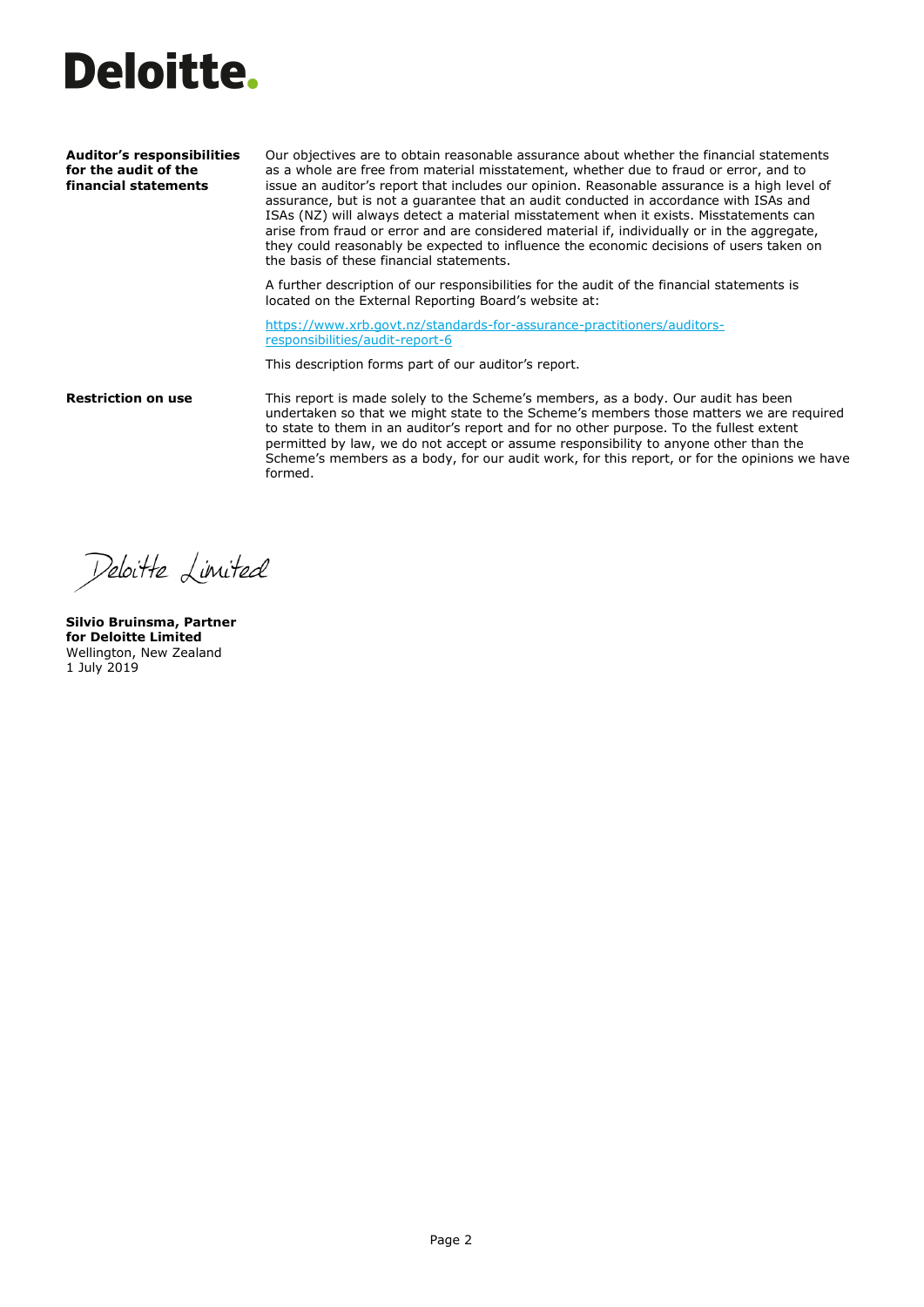## Statement of Net Assets As at 31 March 2019

|                                                           | <b>Note</b> | 2019<br>\$ | 2018<br>\$ |
|-----------------------------------------------------------|-------------|------------|------------|
| <b>ASSETS</b>                                             |             |            |            |
| Cash And Cash Equivalents                                 |             | 8,233      | 53,113     |
| Investments                                               | 6           | 8,235,551  | 7,403,439  |
| <b>Canterbury Education Trust</b>                         | 6           | 502,897    |            |
| <b>Total Assets</b>                                       |             | 8,746,681  | 7,456,552  |
| <b>LIABILITIES</b>                                        |             |            |            |
| <b>Sundry Creditors</b>                                   | 10          | 19,803     | 41,638     |
| <b>Benefits Payable</b>                                   | 9           |            | 20,410     |
| Income Tax Payable                                        | 7           | 53,631     | 13,243     |
| <b>Total Liabilities</b>                                  |             | 73,434     | 75,291     |
| <b>NET ASSETS AVAILABLE FOR BENEFITS</b>                  |             | 8,673,247  | 7,381,261  |
|                                                           |             |            |            |
| <b>LIABILITY FOR PROMISED BENEFITS</b><br>Represented by: |             |            |            |
| <b>KiwiSaver Member Accounts</b>                          | 4           | 8,673,247  | 7,381,261  |
|                                                           |             | 8,673,247  | 7,381,261  |

For and on behalf of the Trustee, who has authorised the issue of these financial statements on:

Director: <del>200</del> Orcesen

/M\_

Date: 1 July 2019

Director: \_\_\_\_\_\_\_\_\_\_\_\_\_\_\_\_\_\_\_\_\_\_\_\_\_\_\_\_\_\_\_\_ Date:

1 July 2019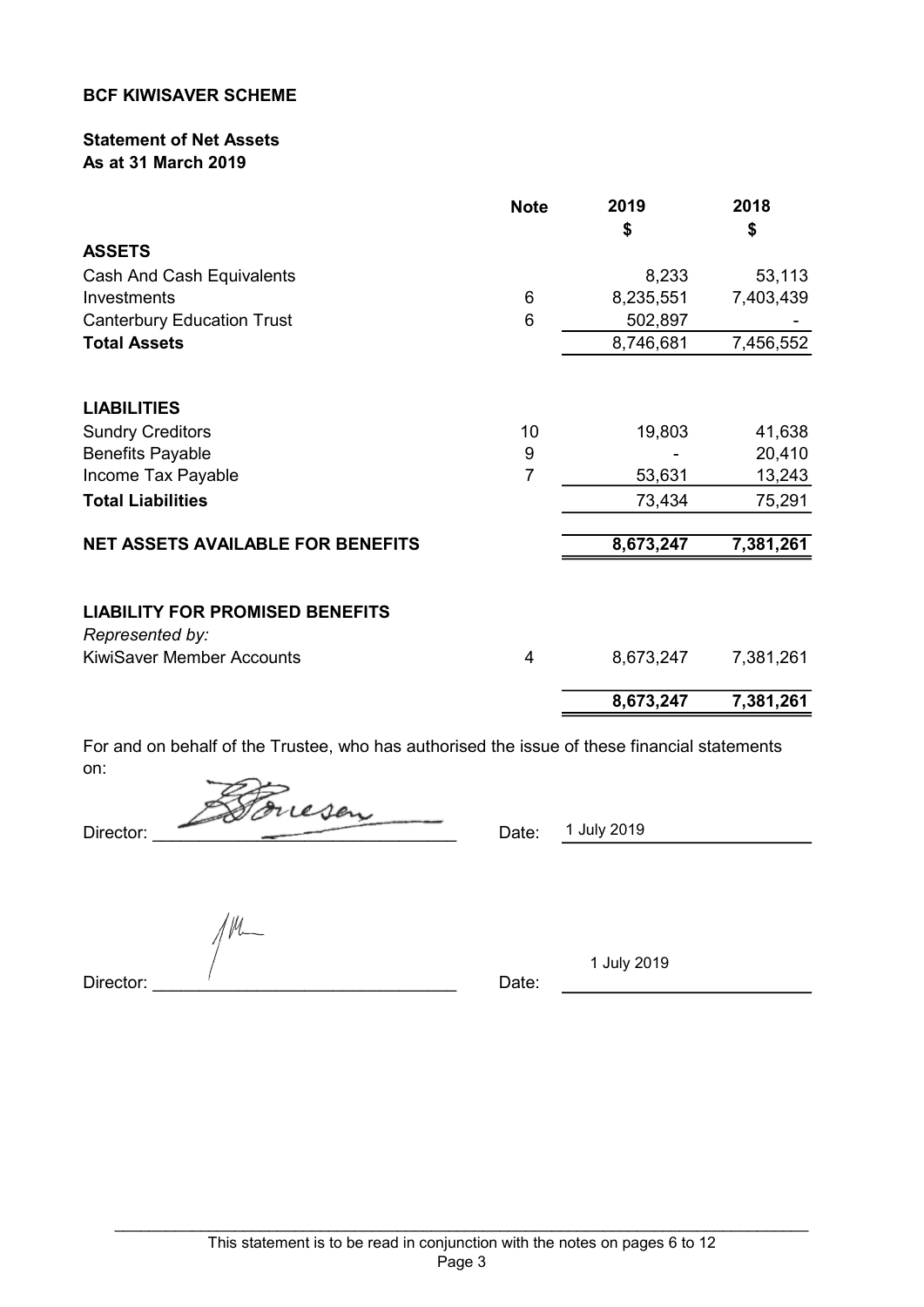## Statement of Changes in Net Assets For the Year Ended 31 March 2019

| <b>INVESTMENT ACTIVITIES</b>                                   | <b>Note</b> | 2019<br>\$ | 2018<br>\$ |
|----------------------------------------------------------------|-------------|------------|------------|
| <b>Investment Revenue</b>                                      |             |            |            |
| <b>Interest Received</b>                                       |             | 287,952    | 239,850    |
| <b>Other Expenses</b>                                          |             |            |            |
| <b>Administration &amp; Actuarial Fees</b>                     |             | 30,000     | 30,000     |
| Auditor's Remuneration - Audit of Financial statements         |             | 16,100     | 16,683     |
| Auditor's Remuneration - Custodial Service Assurance           |             |            | 14,822     |
| <b>Taxation Services</b>                                       |             | 3,450      | 8,165      |
| <b>Legal Fees</b>                                              |             | 2,073      | 34,617     |
| <b>Sundry Expenses</b>                                         |             | 41,200     | 33,168     |
| <b>Total Other Expenses</b>                                    |             | 92,823     | 137,455    |
| <b>Surplus before Taxation and Membership Activities</b>       |             | 195,129    | 102,395    |
| <b>Tax Expense</b>                                             | 7           | 54,632     | 45,875     |
| <b>Surplus after Taxation and before Membership Activities</b> |             | 140,497    | 56,520     |
| <b>MEMBERSHIP ACTIVITIES</b>                                   |             |            |            |
| <b>Contributions</b>                                           |             |            |            |
| <b>Member Contributions</b>                                    |             | 869,850    | 823,820    |
| <b>Employer Contributions</b>                                  |             | 518,452    | 489,693    |
| <b>Crown Tax Credits</b>                                       |             | 182,724    | 183,443    |
| Transfers in                                                   |             | 123,563    | 77,867     |
| Kickstart                                                      |             | 5,000      | 3,000      |
| <b>Total Contributions</b>                                     |             | 1,699,589  | 1,577,823  |
| Less:                                                          |             |            |            |
| Death Payment                                                  |             | 5,751      | 21,254     |
| First Home Withdrawal                                          |             | 149,484    | 164,883    |
| Retirement                                                     |             | 235,807    | 88,601     |
| <b>Partial Withdrawal</b>                                      |             | 138,000    | 63,400     |
| <b>Transfer Out</b>                                            |             | 19,059     | 4,771      |
| <b>Net Membership Activities</b>                               |             | 1,151,488  | 1,234,914  |
| Net Increase in Net Assets for the Year Ended March 2019       |             | 1,291,985  | 1,291,434  |
| KiwiSaver Member Accounts at the start of the year             | 4           | 7,381,262  | 6,089,827  |
| KiwiSaver Member Accounts at the Year Ended March 2019         |             | 8,673,247  | 7,381,262  |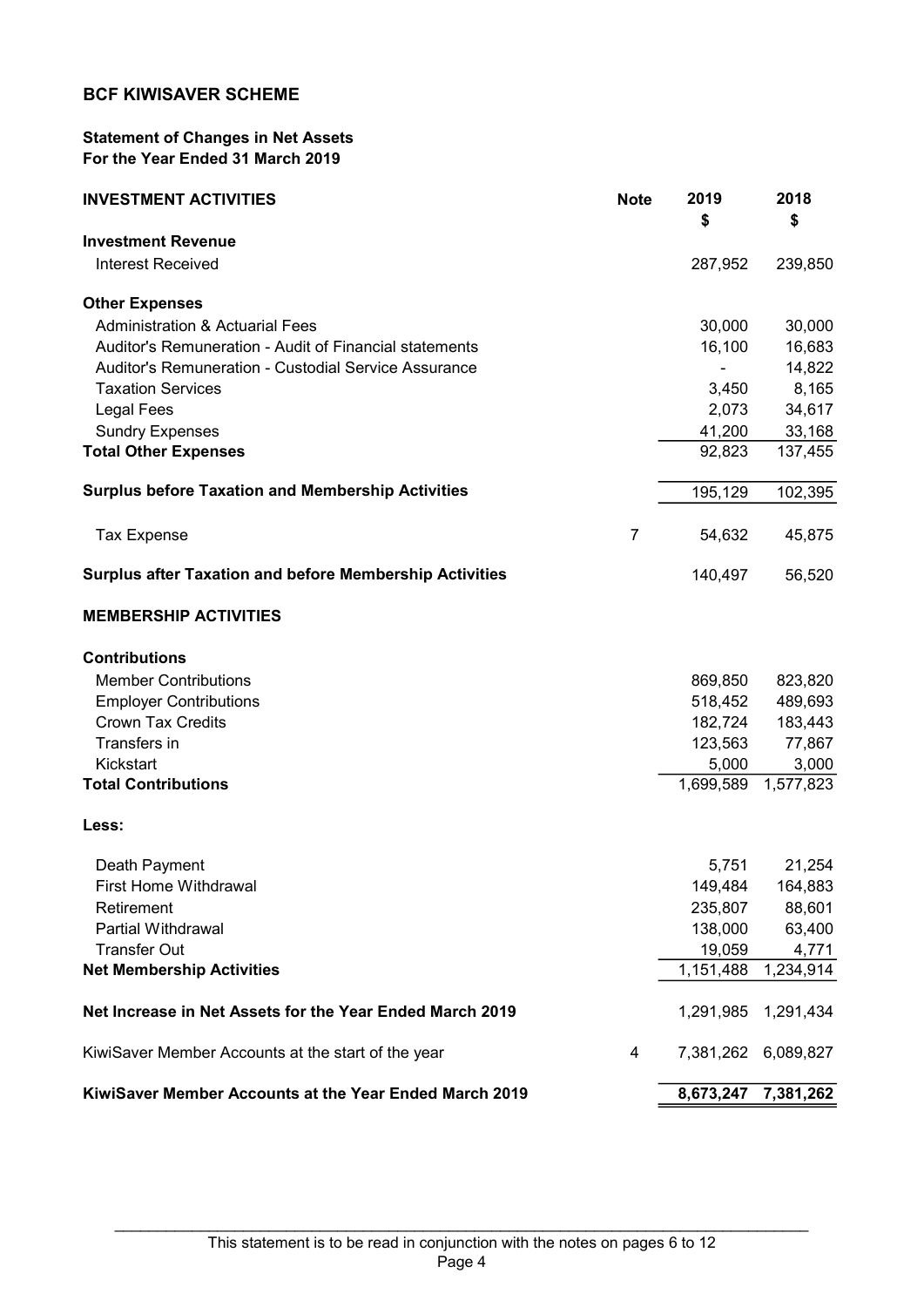## Statement of Cash Flows

## For the Year Ended 31 March 2019

|                                                             | <b>Note</b> | 2019        | 2018          |
|-------------------------------------------------------------|-------------|-------------|---------------|
|                                                             |             | \$          | \$            |
| <b>CASH FLOWS FROM OPERATING ACTIVITIES</b>                 |             |             |               |
| <b>Cash provided from</b>                                   |             |             |               |
| <b>Member Contributions</b>                                 |             | 869,850     | 823,820       |
| <b>Employer Contributions</b>                               |             | 518,452     | 489,693       |
| <b>Crown Tax Credits</b>                                    |             | 182,724     | 183,443       |
| Transfers In                                                |             | 128,563     | 80,867        |
| <b>Tax Refund Received</b>                                  |             | 18,653      | 12,182        |
|                                                             |             | 1,718,242   | 1,590,005     |
| Cash applied to                                             |             |             |               |
| Withdrawals                                                 |             | (549, 452)  | (317, 728)    |
| <b>Administration Fees</b>                                  |             | (30,000)    | (30,000)      |
| <b>Transfer Out</b>                                         |             | (19,059)    | (4, 771)      |
| <b>Tax Paid</b>                                             |             | (32, 897)   | (13,994)      |
| <b>Audit Fee</b>                                            |             | (36, 577)   | (18, 293)     |
| <b>Tax Advice</b>                                           |             | (3, 450)    | (5, 290)      |
| <b>Legal Fees</b>                                           |             | (2,073)     | (43, 442)     |
| <b>General Expenses</b>                                     |             | (42, 558)   | (28, 574)     |
|                                                             |             | (716,066)   | (462,092)     |
| <b>Net Cash Flows from Operating Activities</b>             | 8           | 1,002,176   | 1,127,913     |
| <b>CASH FLOWS FROM INVESTING ACTIVITIES</b>                 |             |             |               |
| <b>Cash provided from</b>                                   |             |             |               |
| <b>Interest Received</b>                                    |             |             |               |
| Sale of investments                                         |             |             |               |
| Cash applied to                                             |             |             |               |
| Purchase of investments                                     |             |             |               |
| <b>Term Deposit</b>                                         |             | (547, 056)  | (1, 114, 830) |
| <b>Canterbury Education Trust</b>                           |             | (500,000)   |               |
| <b>Net Cash Flows from Investing Activities</b>             |             | (1,047,056) | (1, 114, 830) |
| Net (Decrease) / Increase in Cash And Cash Equivalents held |             | (44, 880)   | 13,083        |
| Cash And Cash Equivalents at Beginning of Year              |             | 53,113      | 40,030        |
| Cash And Cash Equivalents at End of Year                    |             | 8,233       | 53,113        |
|                                                             |             |             |               |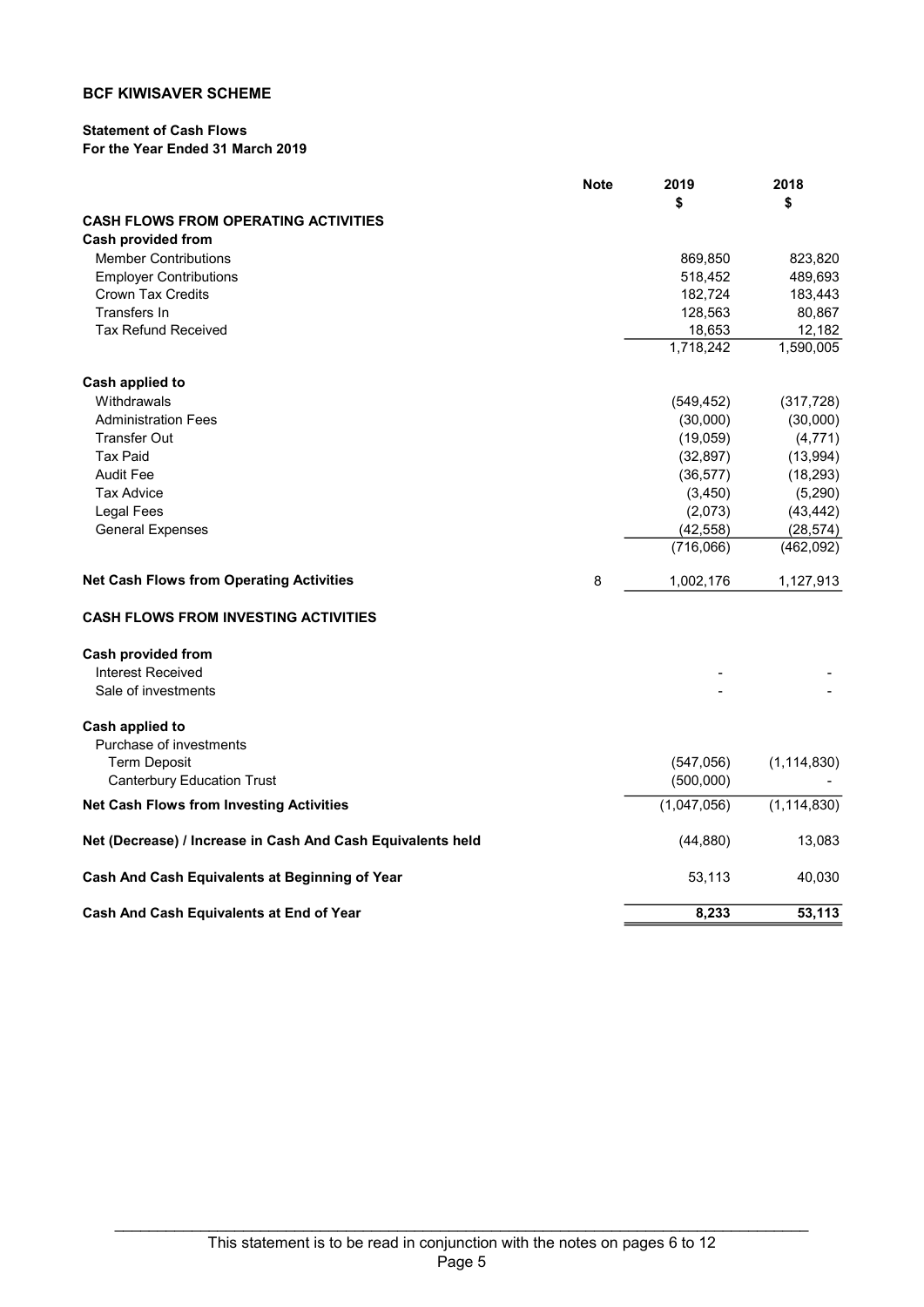#### Notes to the Financial Statements For the year ended 31 March 2019

#### 1. Scheme Description

The BCF KiwiSaver Scheme ("The Scheme") is a defined contribution scheme for members of the Brethren Christian Fellowship. It was registered under the KiwiSaver Act 2006 on the 2nd of September 2010. The Scheme started accepting members' contribution on 20th May 2011. There were 610 members in total as at 31 March 2019 (2018: 587).

Details of membership as at 31 March 2019 were:

|                      | <b>Defined</b>      |
|----------------------|---------------------|
|                      | <b>Contribution</b> |
| 1 April 2018         | 587                 |
| New Members          | 39                  |
| <b>IDeath</b>        | (2)                 |
| <b>Retirements</b>   | (13)                |
| <b>Transfers Out</b> |                     |
| 31 March 2019        | 610                 |

The Scheme is domiciled in New Zealand and the address of their registered office is 5 Noel Rogers Place, Palmerston North, 4441. Arotahi Trust Limited, is the Trustee of the Scheme and the address of their registered office is 5 Noel Rogers Place, Palmerston North, 4441.

As at 31 March 2019, the Directors of the Trustee are:

• Maurice Hall

- John Mason
- Kevin Sorensen

#### Funding Arrangements

Members can choose to contribute either 3%, 4%, 6%, 8% or 10% of gross salary or wages. Members may from time to time make additional voluntary contributions to the Scheme. In certain circumstances, employers are required to contribute to KiwiSaver schemes

in respect of their employees who are members at a rate of 3%. Employer contributions are subject to Employer Superannuation

Contribution Tax. The Government pays 50 cents for every dollar of Member contribution annually up to a maximum of \$521.43.

#### Retirement Benefits

Member benefits will be locked in to the Scheme until the later of the date for reaching the qualifying age for New Zealand Superannuation or the date on which the Member has been a member of any KiwiSaver Scheme or a member of a Complying Superannuation Scheme for a period of five years. Retirement benefits are determined by contributions to the Scheme together with investment earnings on these contributions over the period of membership.

#### Termination Terms

The Trust Deed sets out the basis on which the Scheme can be terminated.

#### Changes in the Scheme

The Trust Deed was established on 31 August 2010. The trust Deed was amended on 5th September 2016. There have been no changes to the Trust Deed in the current year.

#### Investment Pools

As per the Trust Deed there are potentially two separate distinct investment pools within the Scheme, as follows:

1. the "Main Pool", which is intended solely for Brethren members; and

2. the "Segregated Pool", which is intended primarily for any members who cease to break bread with the Brethren Christian Fellowship, as determined by the Trustee.

Any balance in Segregated pool shall be invested in bank deposits only. Currently, there is no balance in Segregated Pool therefore no seperate accounts are prepared for the year. If assets are attributed to the Segregated Pool, then both it and the Main Pool will contain their own separately identifiable assets.

#### 2. Statement of compliance

The financial statements comply with New Zealand Equivalents to International Financial Reporting Standards (NZ IFRS) and other applicable Financial Reporting Standards, as appropriate for profit-oriented entities. The financial statements also comply with International Financial Reporting Standards (IFRS) and the requirements of the Financial Reporting Act 2013 and the Financial Markets Conduct Act 2013 ("FMCA").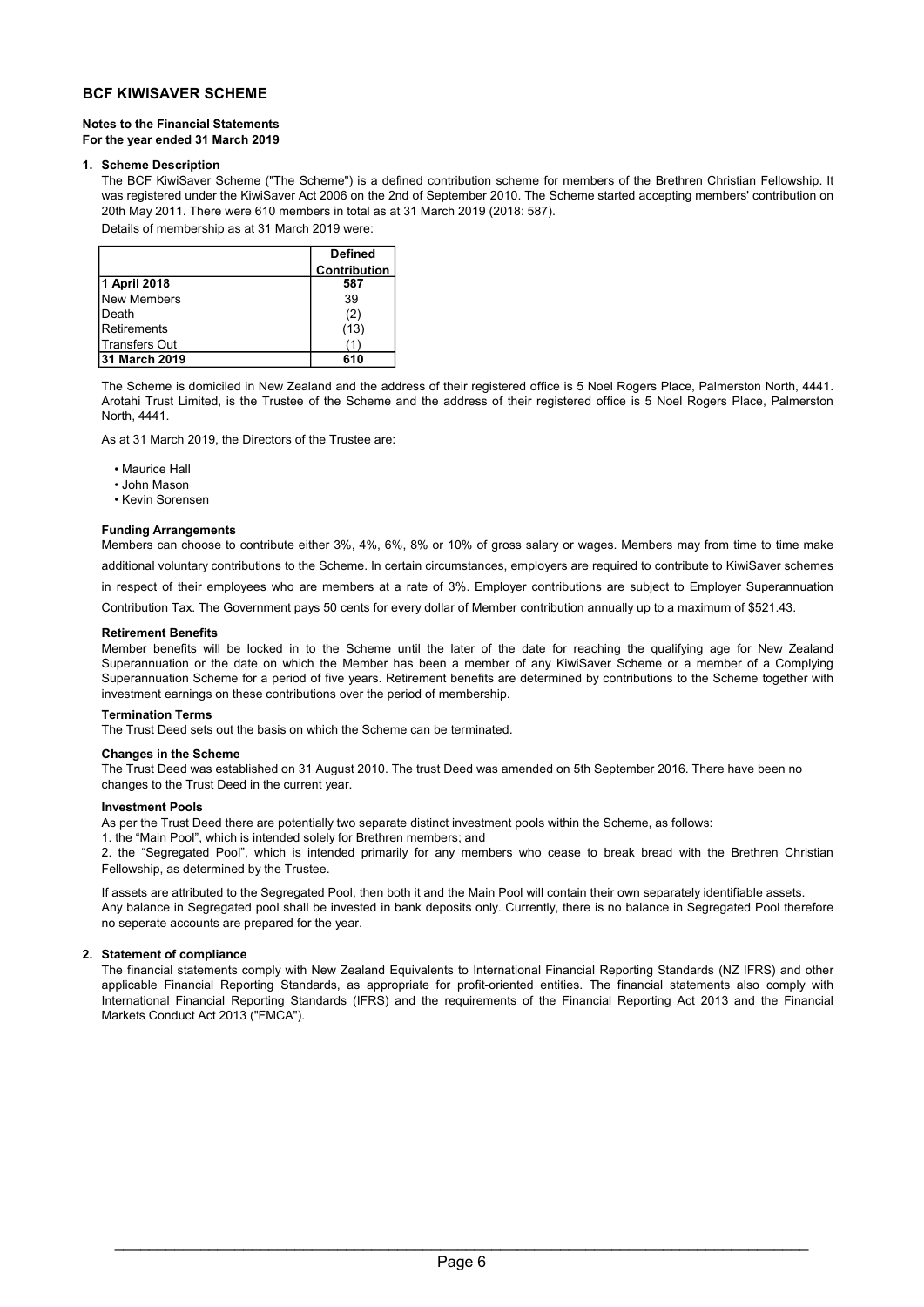#### Notes to the Financial Statements (cont'd) For the year ended 31 March 2019

#### 3 Summary of Significant Accounting Policies

#### Basis of Preparation

The Scheme is registered under the Financial Markets Conduct Act 2013 (FMCA 2013). The financial statements have been prepared in accordance with the requirements of the FMCA 2013.

#### Measurement base

The measurement base adopted is that of historical cost modified by the revaluation of investments which are measured at fair value at balance date.

#### Functional and Presentational currency

These financial statements are presented in New Zealand dollars because that is the currency of the primary economic environment in which the Scheme operates.

#### Classification of assets and liabilities

The BCF KiwiSaver Scheme operates as a superannuation scheme. As such, the assets and liabilities are disclosed in the Statement of Net Assets in an order that reflects their relative liquidity.

#### Standards and Interpretations and other new amendments in issue adopted during the year

The following standards/ interpretations and new amendments which are considered relevant to the Scheme and are effective for the year ended 31 March 2019. These standards/ interpretations and new amendments have been applied in preparing these financial statements.

#### NZ IFRS 9 Financial Instruments (effective 1 January 2018)

NZ IFRS 9 'Financial Instruments' - was issued in September 2014 as a complete version of the standard. NZ IFRS 9 replaces the parts of NZ IAS 39 that relate to the classification and measurement of financial instruments, hedge accounting and impairment. NZ IFRS 9 requires financial assets to be classified into three measurement categories: those measured as at fair value through profit and loss, fair value through other comprehensive income and those measured at amortised cost. All the Scheme's assets are held at fair value, which will continue under IFRS 9 meaning the only impact will be on disclosures. This standard is effective for reporting periods beginning on or after 1 January 2018. The Scheme's assessment of NZ IFRS 9's full impact has been done, and it was found that there was no accounting impact. This Standard is effective for the year ending 31 March 2019. IFRS 9 has introduced a number of disclosure requirements which are reflected within these financial statements.

#### Interest Income

Interest income is recognised in the Statement of Changes in Net Assets using the effective interest method.

#### Income and Expenses

All income and expenses are accounted for on an accrual basis.

#### Taxation

Under the PIE regime, the Scheme attributes the taxable income of the Scheme to members in accordance with the proportion of their overall interest in the Scheme. The income attributed to each member is taxed at the member's "prescribed investor rate" which is capped at 28%. Under the PIE regime, income is effectively taxed in the hands of the members and is therefore shown as part of Net Membership Activities in the Statement of Changes in Net Assets.

#### Financial Instruments

Financial assets and financial liabilities are recognised on the Scheme's Statement of Net Assets when the Scheme becomes a party to the contractual provisions of the instrument. The Scheme shall offset financial assets and financial liabilities if the Scheme has a legally enforceable right to set off the recognised amounts and interests and intends to settle on a net basis.

Investments are recognised and derecognised on the trade date where a purchase or sale is under a contract whose terms require delivery within the timeframe established by the market concerned, and are initially measured at fair value plus transaction costs, except for those financial assets classified as at fair value through profit or loss which are initially measured at fair value.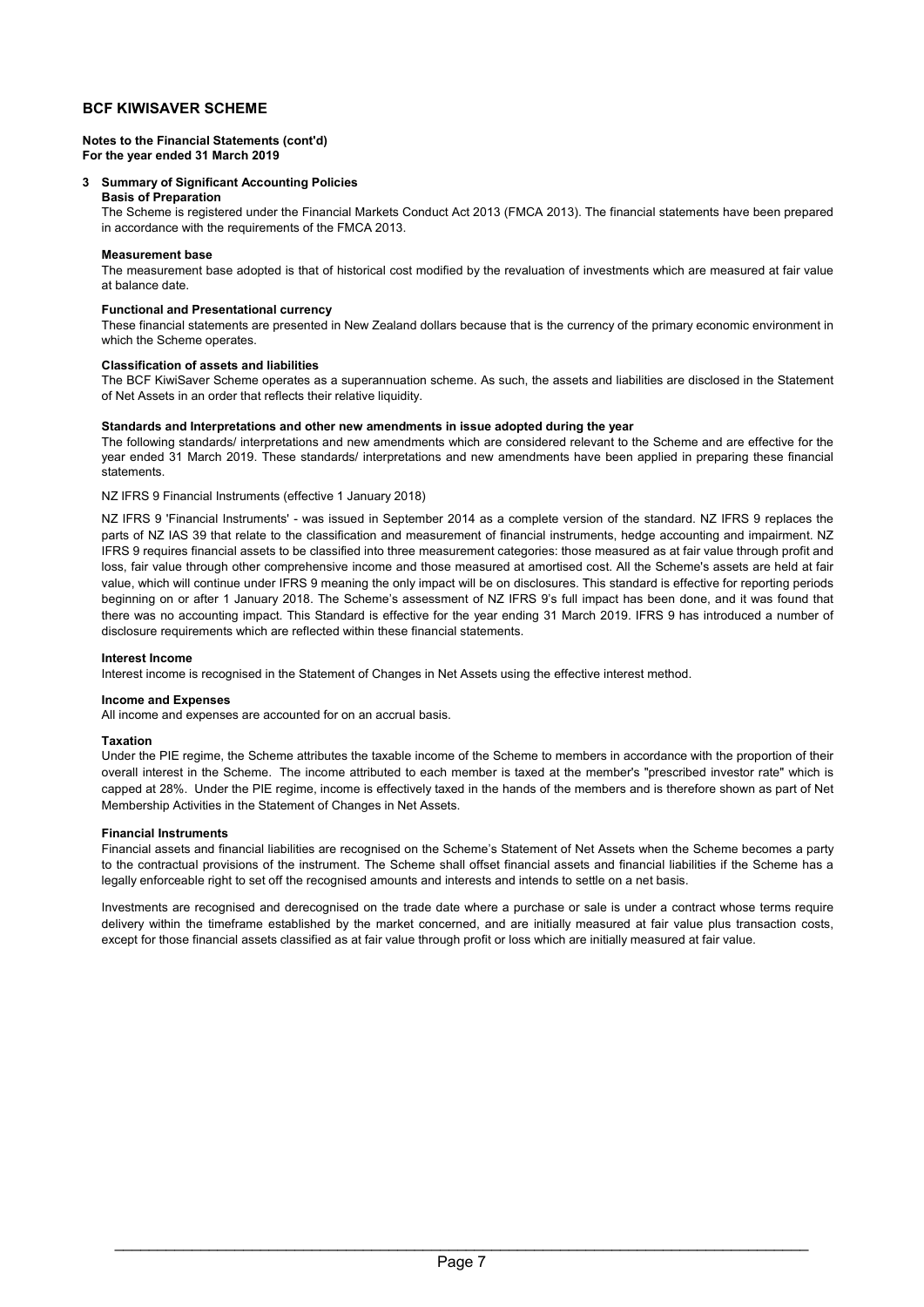Notes to the Financial Statements (cont'd) For the year ended 31 March 2019

#### 3 Summary of Significant Accounting Policies (Cont'd)

#### Financial Asset at amortised cost

Financial Assets at amortised cost are measured initially at fair value plus transaction costs and subsequently amortised using the effective interest method, less impairment losses if any. Such assets are reviewed at each balance date for Expected Credit Loss ("ECL") as per the new impairment model under applicable NZ IFRS 9. This is to determine whether there is objective evidence of impairment, for example when there has been a significant or prolonged decline in the fair value below cost. The impairment allowance on receivables is assessed based on historical delinquency rates and losses. Bad debts are written off when identified.

#### Financial Liabilities at amortised cost

Payables may include liabilities and accrued expenses owing by the Plan which are unpaid as at balance date. These amounts are unsecured and are usually paid within 30 days of recognition. These financial liabilities are stated at amortised cost.

#### Goods and Services Tax (GST)

The Scheme is not registered for GST and consequently all components of the financial statements are stated inclusive of GST where appropriate.

#### Transfers In and Transfers Out

Transfers in and transfers out are accounted for on an accruals basis.

#### Contributions and Benefits

Contributions and benefits are accounted for on an accruals basis.

#### Benefits Payable

Benefits payable are not interest-bearing and are stated at their fair value.

#### Statement of Cash Flows

- The following are definitions of the terms used in the Statement of Cash Flows:
	- \* Cash and Cash Equivalents comprises cash balances held with banks in New Zealand and overseas.
	- \* Investing activities comprise acquisition and disposal of investments. Investments include securities not falling within the definition of cash and cash equivalents.
	- \* Operating activities include all transactions and other events that are not investing activities.

#### Promised Retirement Benefits

The liability for promised benefits is calculated as the difference between the carrying amounts of all assets and the carrying amounts of all the liabilities as at balance date.

#### Capital Risk Management

The Scheme's primary purpose is to ensure that its net assets are sufficient to meet all present and future obligations of the Scheme, as defined by the liability for promised benefits.

The Scheme achieves this through obtaining contributions from members and employers and investing these into financial assets.

#### Changes to significant accounting policies

The Scheme has adopted the new Accounting Standard NZ IFRS 9 and the accounting policies are amended to comply with the disclosure requirement of the standard. The accounting policies set out here have been applied consistently to all periods presented in these financial statements.

#### Investments

Investments are recognised and derecognised on the trade date where a purchase or sale is under a contract whose terms require delivery within the timeframe established by the market concerned, and are initially measured at fair value.

Financial assets designated as at fair value through profit or loss, are measured at subsequent reporting dates at fair value, which is the exit price of the exchange on which the investment is quoted.

Gains and losses on investments are determined by the valuation change between the opening and closing exit prices of assets.

During the year 2018 the Scheme's invested in Term Deposit & Loan Agreement with a view to earn a return in the form of interest. Term Deposits are recognised and derecognised on the trade date of the contract and interest earned are accounted on accrual basis. Loan Agreement is recognised and derecognised on the trade date of the contract and interest earned are accounted on accrual basis. Loan agreement is assessed yearly for Expected Credit Loss ("ECL") as per the new impairment model under applicable NZ IFRS 9.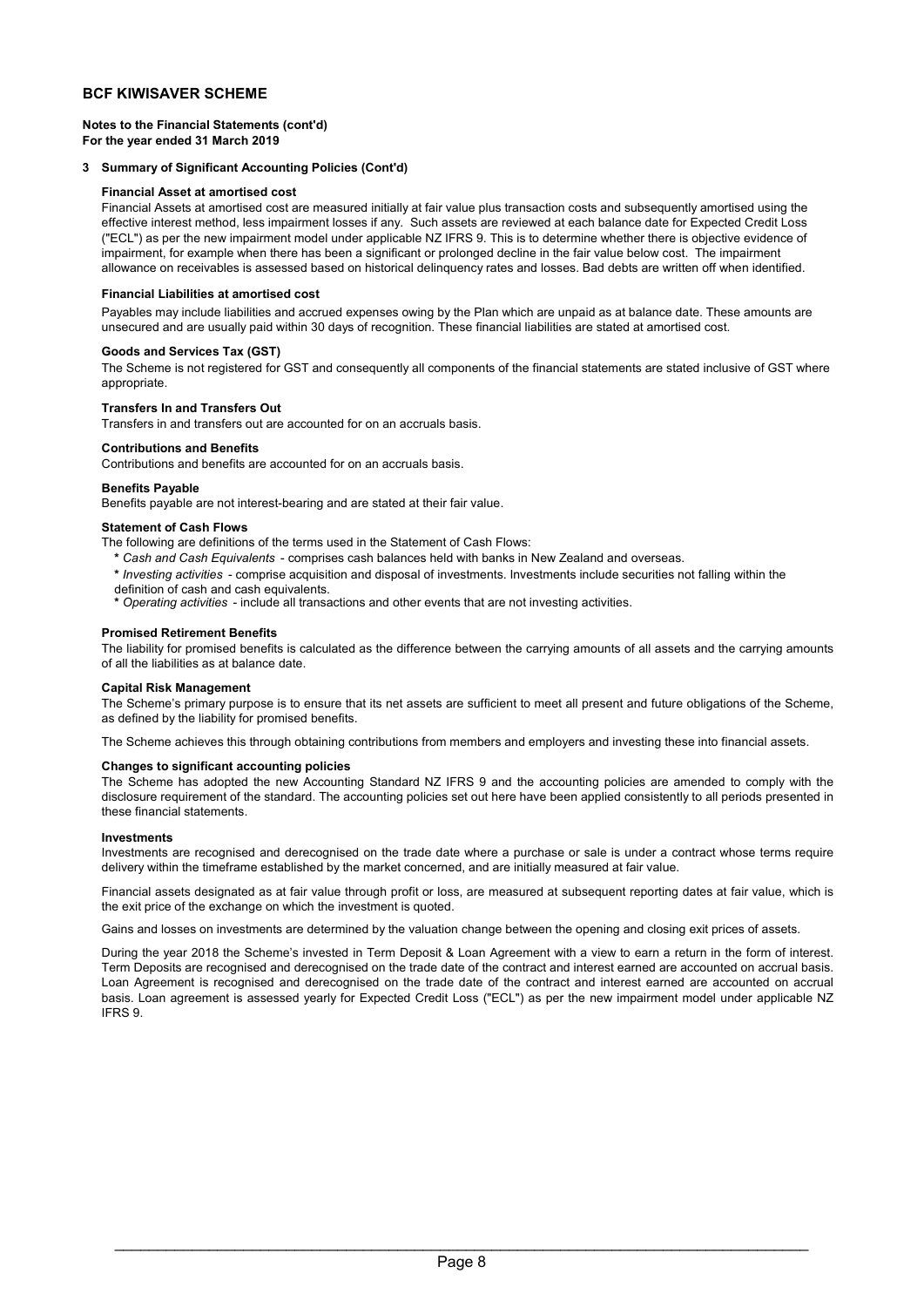#### Notes to the Financial Statements (Cont'd) For the year ended 31 March 2019

#### 4. Changes in promised benefits as at 31 March 2019:

|                                | <b>Member</b><br><b>Account</b> | <b>Reserve</b><br><b>Account</b> | <b>Total</b><br>2019 |
|--------------------------------|---------------------------------|----------------------------------|----------------------|
| Balance 1 April 2018           | 7.381.261                       | -                                | 7,381,261            |
| Contributions                  | 1.699.589                       | $\,$                             | 1,699,589            |
| <b>Benefits Paid</b>           | (548, 101)                      |                                  | (548, 101)           |
| Change in net assets after tax |                                 | 140.497                          | 140.497              |
| Interest Allocated             | 140.497                         | (140.497)                        |                      |
| Balance 31 March 2019          | 8.673.246                       |                                  | 8.673.246            |

#### Changes in promised benefits as at 31 March 2018:

|                                | <b>Member</b>  | <b>Reserve</b>           | Total     |
|--------------------------------|----------------|--------------------------|-----------|
|                                | <b>Account</b> | <b>Account</b>           | 2018      |
|                                |                |                          |           |
| Balance 1 April 2017           | 6,089,827      | $\overline{\phantom{a}}$ | 6.089.827 |
| Contributions                  | 1.577.823      | $\overline{\phantom{a}}$ | 1.577.823 |
| <b>Benefits Paid</b>           | (342,909)      | -                        | (342,909) |
| Change in net assets after tax |                | 56.520                   | 56.520    |
| Interest Allocated             | 56.520         | (56.520)                 |           |
| Balance 31 March 2018          | 7.381.261      |                          | 7.381.261 |

#### 5. Vested benefits

Vested benefits are benefits payable to members or beneficiaries under the conditions of the Trust Deed, on the basis of all members ceasing to be members of the Scheme at balance date.

|                 | 2019      | 2018      |
|-----------------|-----------|-----------|
|                 |           |           |
| Vested benefits | 8.673.246 | 7.381.261 |

#### Guaranteed benefits

No guarantees have been made in respect of any part of the liability for promised benefits. (2018: Nil).

#### 6. Investments

|                          | 2019      | 2018      |
|--------------------------|-----------|-----------|
| a. Term Deposits         |           | S.        |
| <b>ASB</b>               | 1,007,809 | 1,663,807 |
| <b>BNZ</b>               | 1,777,570 | 1,714,682 |
| <b>TSB Bank</b>          | 1,973,235 | 1,899,848 |
| Westpac                  | 1,313,253 | 672.846   |
| Kiwibank                 | 2,163,684 | 1,452,256 |
| <b>Total Investments</b> | 8,235,551 | 7,403,439 |
|                          |           |           |

#### b. Caterbury Education Trust

| Start Date:<br>Maturity Date:                    | 19 November 2018<br>19 November 2023                                                                                                                                                                                                                                                                                                                         |
|--------------------------------------------------|--------------------------------------------------------------------------------------------------------------------------------------------------------------------------------------------------------------------------------------------------------------------------------------------------------------------------------------------------------------|
| Interest Rate:                                   | Rate of interest will be reviewed annually on each anniversary of loan advanced and adjusted to lowest advertised<br>rate of the ASB Bank for its one-year fixed rate on its first mortgages plus One (1) per cent. Interest rate on the date<br>of signing this agreement (i.e. 19 November 2018) was 5.19% per annum for the first year of this agreement. |
| Current year Interest:<br>Principal Outstanding: | (including accrued interest at the year end)<br>\$9.385<br>\$500,000                                                                                                                                                                                                                                                                                         |

| 7. Income tax                                                                                | 2019    | 2018    |
|----------------------------------------------------------------------------------------------|---------|---------|
| Tax expense                                                                                  |         |         |
| Current tax expense                                                                          | 54,632  | 45,875  |
| The total tax expense for the year can be reconciled to the Change in Net Assets as follows: |         |         |
| Change in Net Assets before Tax and membership activities                                    | 195.129 | 102.395 |
| Interest Adjustment                                                                          |         |         |
| Taxable income                                                                               | 195.129 | 102,395 |
| Income Tax $@$ 28%                                                                           | 54.632  | 28.670  |
| RWT prior year adjustment                                                                    |         | 17,205  |
| Tax Expense                                                                                  | 54,632  | 45,875  |
|                                                                                              |         |         |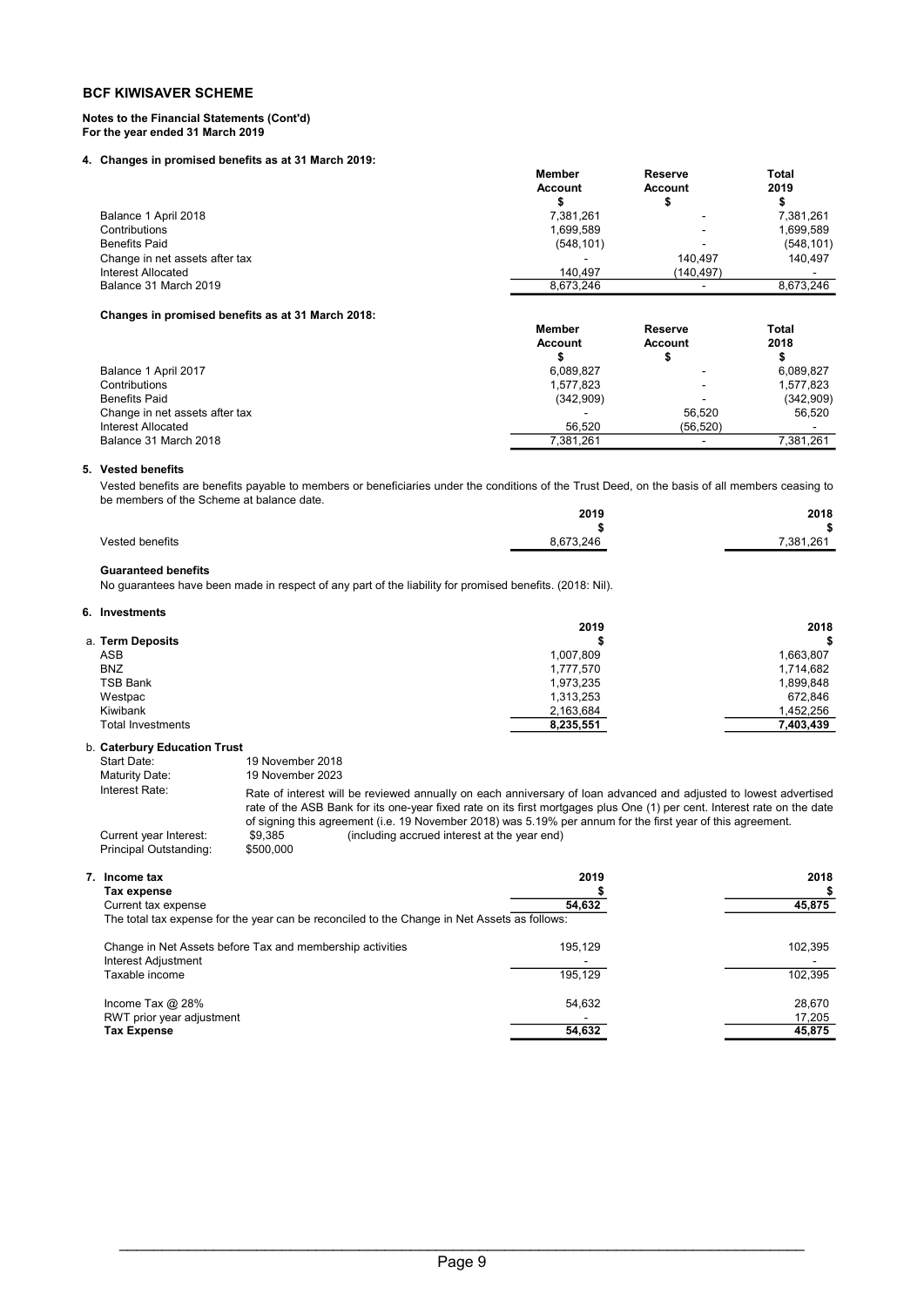#### Notes to the Financial Statements (Cont'd) For the year ended 31 March 2019

| 7. Income tax (contd.)                                               | 2019       | 2018       |
|----------------------------------------------------------------------|------------|------------|
| <b>Current Tax</b>                                                   |            | S          |
| <b>Opening Balance</b>                                               | 13,243     | (30, 820)  |
| Add Tax Assessed                                                     | 54,632     | 45,875     |
| Refund                                                               | 18,653     | 12,182     |
| Less Tax Paid during the year                                        | (32, 882)  | (13,994)   |
| <b>Closing Balance</b>                                               | 53,647     | 13,243     |
| 8. Reconciliation of net cash flows from operating activities to net | 2019       | 2018       |
| increase in net assets                                               |            | S          |
| Net increase In Net Assets During Year                               | 1,291,983  | 1,291,434  |
| Net Interest on Investments (non-cash)                               | (287, 952) | (239, 849) |
| <b>Movements in Other Working Capital Items</b>                      |            |            |
| (Decrease) / Increase in trade and other payables                    | (42, 244)  | 32,265     |
| Decrese in other receivable                                          | 40,388     | 44,063     |
| <b>Net Cash Flows from Operating Activities</b>                      | 1,002,175  | 1,127,913  |
| 9. Benefits Payable                                                  |            |            |
| Death Withdrawal payable                                             |            | 20,410     |
|                                                                      |            | 20.410     |
| 10. Sundry Creditors                                                 |            |            |
| <b>Administration Fees</b>                                           | 2,500      | 2,500      |
| Deloitte Audit - Financial Statement                                 | 11,270     | 16,675     |
| Deloitte Audit - Custodial Service Assurance                         |            | 14,822     |
| Register of Member Audit Fees                                        | 2,050      | 2,300      |
| Taxation Services - Crowe Horwath                                    | 2,875      | 2,875      |
| <b>Trustee Fees</b>                                                  | 1,035      | 2,358      |
| Legal Fees                                                           |            |            |
| <b>Sundry Expenses</b>                                               | 73         | 108        |
| Total                                                                | 19,803     | 41,638     |

#### 11. Fair Value

The Scheme's investments are measured at fair value in the Statement of Net Assets. It is possible to determine the fair value as all investments are deposits with reputable banks.

The Scheme classifies fair value measurements using a fair value hierarchy that reflects the significance of the inputs used in making the measurements. The fair value hierarchy has the following levels:

Level 2 - fair value measurements are those derived from inputs other than quoted prices included within Level 1 that are observable for the Level 1 - fair value measurements are those derived from quoted prices (unadjusted) in active markets for identical assets or liabilities;

asset or liability, either directly (i.e. as prices) or indirectly (i.e. derived from prices); and

Level 3 - fair value measurements are those derived from valuation techniques that include inputs for the asset or liability that are not based on observable market data (unobservable inputs).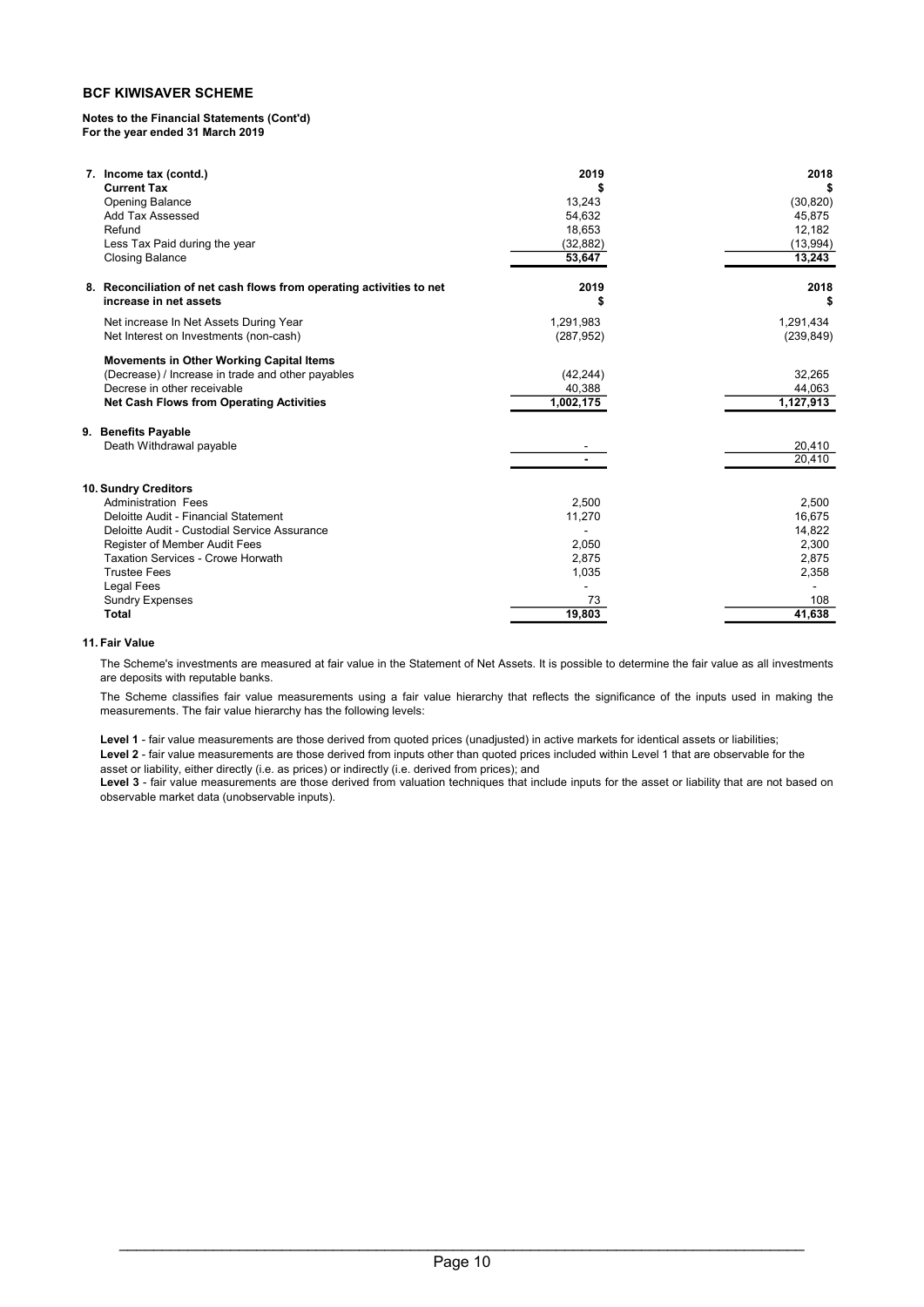#### Notes to the Financial Statements (Cont'd) For the year ended 31 March 2019

#### 12 Financial Risk Management

The Scheme is involved with a number of financial instruments in the course of its normal investing activities. Details of the significant accounting policies and methods adopted, including the criteria for recognition, the basis of measurement and the basis on which revenues and expenses are recognised, in respect of each class of financial asset and financial liability are disclosed in the accounting policies.

#### Categories of financial instruments

As at 31 March 2019

|                            | <b>Financial assets as at</b><br><b>Amrtised Cost</b> | <b>Financial assets as at</b><br>fair value through profit or loss | <b>Financial Liabilities</b><br>at Amortised Cost | Total     |
|----------------------------|-------------------------------------------------------|--------------------------------------------------------------------|---------------------------------------------------|-----------|
| <b>Assets</b>              |                                                       |                                                                    |                                                   |           |
| Cash And Cash Equivalents  | 8.233                                                 | $\overline{\phantom{0}}$                                           | -                                                 | 8.233     |
| Investments                | 8,235,551                                             | $\overline{\phantom{a}}$                                           | -                                                 | 8,235,551 |
| Canterbury Education Trust | 502.897                                               | $\overline{\phantom{a}}$                                           |                                                   | 502,897   |
| <b>Total assets</b>        | 8,746,681                                             |                                                                    |                                                   | 8,746,681 |
| <b>Liabilities</b>         |                                                       |                                                                    |                                                   |           |
| <b>Sundry Creditors</b>    |                                                       |                                                                    | 19,803                                            | 19,803    |
| <b>Total liabilities</b>   | -                                                     | -                                                                  | 19.803                                            | 19,803    |

As at 31 March 2018

| <b>Financial assets as at</b><br><b>Amrtised Cost</b> | <b>Financial assets as at</b><br>fair value through profit or loss | <b>Financial Liabilities</b><br>at Amortised Cost | Total     |
|-------------------------------------------------------|--------------------------------------------------------------------|---------------------------------------------------|-----------|
|                                                       |                                                                    |                                                   |           |
| 53,113                                                |                                                                    |                                                   | 53,113    |
| 7,403,439                                             |                                                                    |                                                   | 7,403,439 |
| 7.456.552                                             |                                                                    |                                                   | 7,456,552 |
|                                                       |                                                                    |                                                   |           |
| -                                                     |                                                                    | 41,638                                            | 41,638    |
|                                                       |                                                                    | 20,410                                            | 20,410    |
|                                                       |                                                                    | 62,048                                            | 62,048    |
|                                                       |                                                                    |                                                   |           |

#### Risk Management

Risk management activities are undertaken by the Scheme's investment managers to operate within the guidelines provided by the Trustees.

#### Credit risk management

Credit risk refers to the risk that a counterparty will default on its contractual obligations resulting in financial loss. The maximum exposure to credit risk for the Scheme is the carrying amount of its assets as disclosed in the Statement of Net Assets.

As at balance date, investments were held as cash on call with ANZ and term deposits with ASB, BNZ, Westpac, TSB and Kiwibank. The Scheme's investing activities expose it to credit risk. ANZ Bank New Zealand Limited, ASB Bank New Zealand Limited, BNZ, and Westpac New Zealand have credit ratings of AA- with both Standard & Poors and Fitch. TSB Bank Limited has a credit rating of A- credit rating with Fitch. Kiwibank has a credit rating of A with Standard & Poors.

In addition to above investments the Scheme advanced loan to Canterbury Education Trust ("CET"). CET, not being listed organisation with quoted price or active market, exposes the Scheme to higher credit risk. Although this risk is substantially mitigated by guarantee from the Trustees of the Scheme, the Loan agreement is assesed yearly for Expected Credit Loss ("ECL") as per the new impairement model under applicable NZ IFRS 9.

#### Liquidity risk management

Liquidity risk is the risk that the Scheme will encounter difficulty in raising funds to meet its obligations to pay members. Due to the nature of a KiwiSaver scheme, it is unlikely that a significant number of members would exit at the same time. However, to control liquidity risk, the Scheme invests in deposits with registered New Zealand banks.

#### Interest rate risk management

Interest rate risk is the risk that the fair value or future cash flows of interest-bearing financial instruments will fluctuate because of changes in market interest rates.The maturity period for term deposits varies from 3 months to 24 months during the year.

A 1% movement in interest rates would have an impact on the value of the Scheme's assets of +/- \$82,438. (2018: \$74,566).

#### Capital management

Net assets attributable to members are considered to be the Scheme's capital for the purposes of capital management. The Scheme does not have to comply with externally imposed capital requirements. The Scheme's objectives when managing capital are to safeguard its ability to continue as a going concern in order to provide returns to its members and to maximise the Scheme's members' value as well as ensuring its net assets attributable to members are sufficient to meet all present and future obligations.

In order to meet its objectives for capital management the Scheme's management review the Scheme's performance on a regular basis.